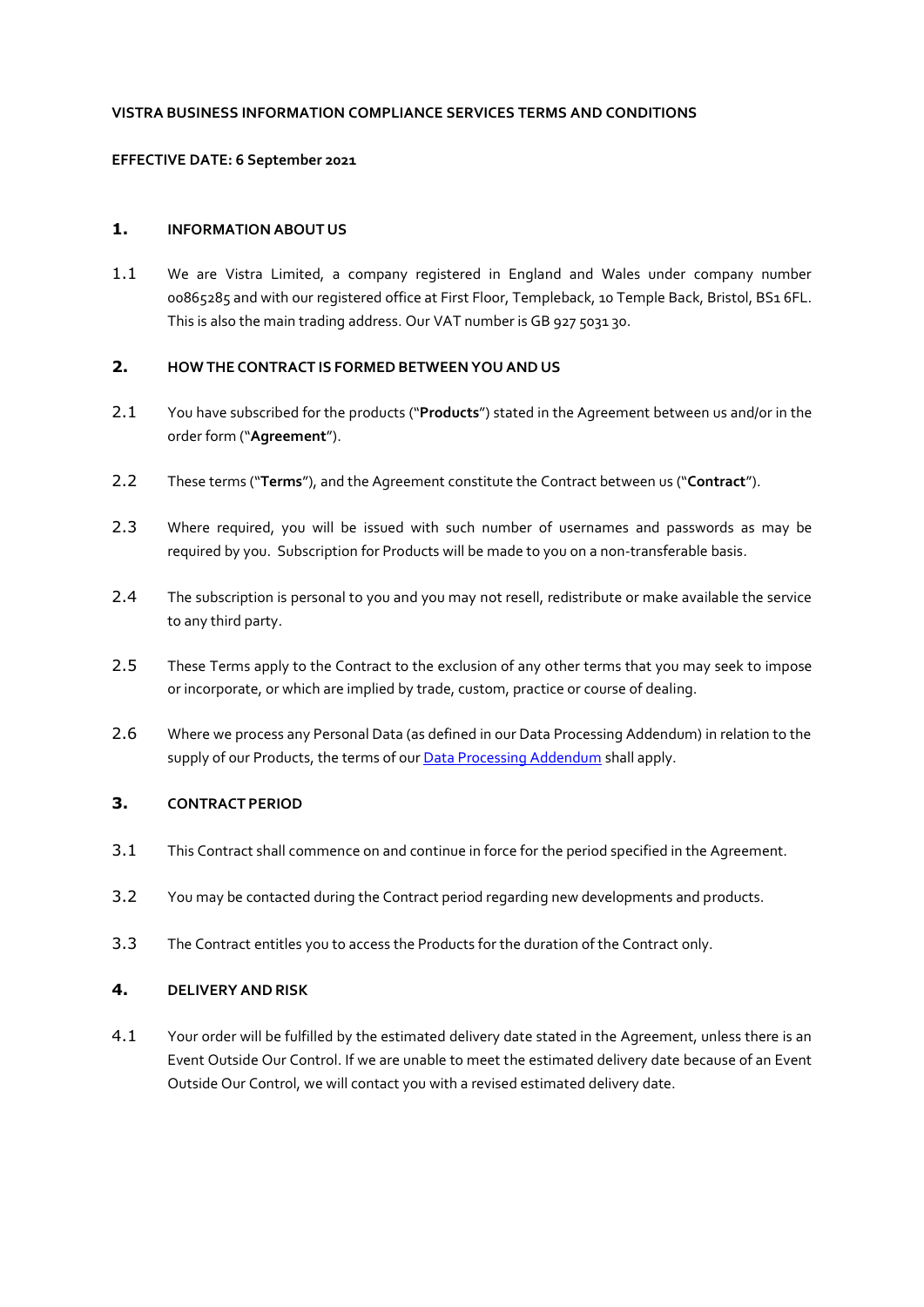- 4.2 The risk in the Products shall pass to you on completion of delivery.
- 4.3 You shall not have the right to use the Products until we have received payment in full.

## **5. CHARGES ANDHOW TO PAY**

- 5.1 Charges for our Products may change from time to time, but changes will not affect any order which we have confirmed in the Agreement.
- 5.2 Our charges excludes VAT which shall, if applicable, be charged in addition and paid by you at the applicable current rate chargeable in the UK for the time being.
- 5.3 In consideration of the provision of the Products, you shall pay the sum specified in the Agreement and/or any relevant invoices rendered in relation thereto. All payments must be made within 30 days of the date of the invoice, unless otherwise stated in the Agreement.
- 5.4 Payment must be made without deduction or set-off and time for payment shall be of the essence.
- 5.5 All payments are non-refundable unless stated otherwise in these terms.
- 5.6 If payment is not made by the due date, we reserve the right to limit, suspend and/or withdraw the subscription until such payments are brought up to date.
- 5.7 If you fail to pay any sum due pursuant to this Contract, you shall be liable to pay interest to us on such sum from the due date for payment at the annual rate of  $4\%$  above base lending rate from time to time of Barclays Bank plc, accruing on a daily basis until payment is made, whether before or after judgment.

### **6. OUR RIGHT TO VARY THESE TERMS**

- 6.1 We may revise these Terms from time to time in the following circumstances:
	- (a) changes in how we accept payment from you;
	- (b) changes in relevant laws and regulatory requirements; or
	- (c) updates on types of Products.
- 6.2 Every time you order Products from us, the Terms in force at that time will apply to the Contract between you and us.
- 6.3 Whenever we revise these Terms in accordance with this clause 6, we will keep you informed and give you notice of this by stating that these Terms have been amended and the effective date at beginning of these Terms.

# **7. OUR PROPRIETARY RIGHTS**

7.1 Except as expressly provided herein, you acknowledge and accept that the Products are licenced to you and not sold and accordingly access to the Products will not grant you any database right or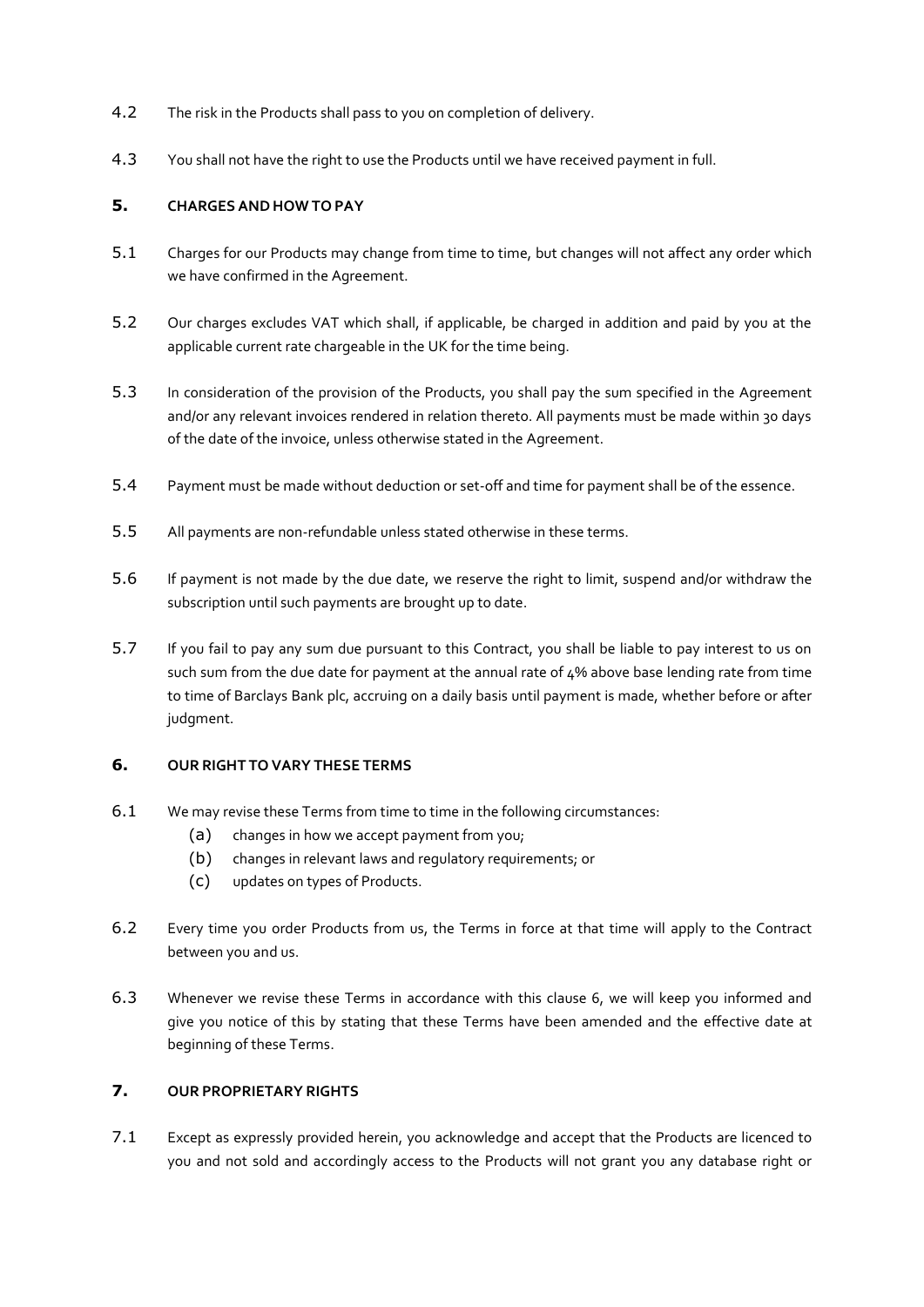rights in the copyright, trademarks or any other intellectual property rights of ourselves or of any third party, including any Third Party Contractor (as defined in clause 15.1).

7.2 The Products are protected by copyright and other intellectual property rights. You are not permitted, and will not allow any third party, to adapt, alter, modify, reverse engineer, de-compile, remove any copyright or other notice included in the Products or otherwise interfere with any element of the Products without our written permission. We may take steps to assist identification of our Products.

## **8. YOUR OBLIGATIONS**

### 8.1 You shall:

- (a) provide us with any information or assistance which the parties have agreed you shall provide in order for us to perform our obligations under this Contract, and shall use all reasonable endeavours to ensure that any such information provided to us is complete, accurate and in the agreed format;
- (b) not do anything to harm our reputation;
- (c) abide by all laws and regulations (including criminal and/or data protection laws and regulations) applicable to the use of the Products;
- (d) not use the Products for any unlawful and/or unauthorised purpose;
- (e) not use the Products in any way which might infringe any licence granted to us by any Third Party Contractor;
- (f) not use the Products to compete in any way with us or our Third Party Contractors;
- (g) not use, nor allow any third party to use, any automated software, process, programme, robot, web crawler, spider, data mining, trawling, "screen scraping" or other similar software in respect of the Products (regardless of whether or not the resulting information would then be used for your internal purposes); and
- (h) promptly notify us if you become aware of any breach by you of the Contract.
- 8.2 Unless otherwise agreed in writing between us:
	- (a) the Products are made available to you under a non-transferable licence and are provided solely for your own internal use;
	- (b) you may not sell, transfer, sub-licence, distribute, commercially exploit or otherwise make available any of the Products; and
	- (c) you may not include the Products in any products or services that you sell.
- 8.3 For the duration of this Contract, you agree not to attempt to gain unauthorised access to the Products or modify the same.
- 8.4 You shall only take such copies of the Products as are reasonably required for the use of the Products in accordance with this Contract.
- 8.5 You agree to be responsible for maintaining the confidentiality of your username(s), password(s) and account details and shall not allow unauthorised users access to the Products.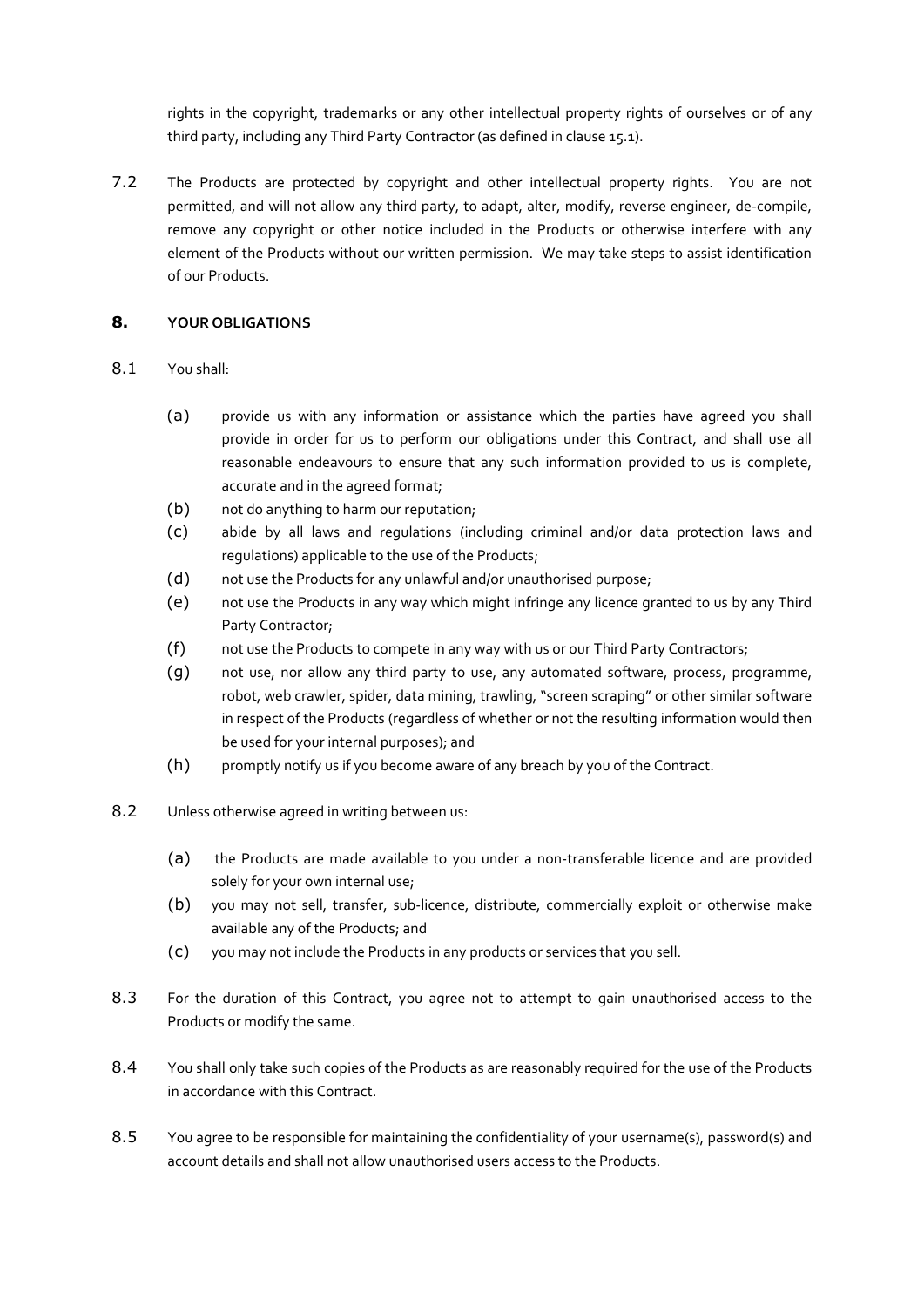## **9. HOW WE USE YOUR PERSONAL INFORMATION**

- 9.1 Each party acknowledges that it may be a Data Controller and a Data Processor in respect of the same Personal Data, depending on the purposes for which it is processed. The Data Processing [Addendum](https://www.vistra.com/sites/default/files/2021-09/VL%20data%20processing%20addendum%20updatedDec20.pdf) shall set out where we are acting as a Data Processor and defined terms from that Data Processing Addendum used in this Clause 9 will have the meaning set out in the Data Processing Addendum (as defined in the Data Processing Addendum).
- 9.2 Where both parties are acting as Data Controller with respect to the Personal Data, both parties agree that the Personal Data transferred by one party (the "**Transferor**") to the other party (the "**Recipient**") will be transferred in accordance with Data Protection Legislation, including:
	- (a) by ensuring that all fair processing notices have been given to (and, as applicable, consents obtained from) the Data Subjects of that Personal Data to allow each party to use the Personal Data in the manner envisaged by these Terms;
	- (b) the Transferor is not subject to any prohibition or restriction which would prevent or restrict it from disclosing or transferring the Personal Data to the Recipient (or other parties, as applicable) in the manner contemplated by these Terms; and
	- (c) the Personal Data is accurate and up-to-date at the date it is shared under these Terms.
- 9.3 Both parties further agree:
	- (a) to implement and maintain throughout the term of these Terms all appropriate technical and organisational measures against unauthorised, unlawful or unintended processing, use of, access to, or theft of the Personal Data and against loss or destruction of or damage to, the Personal Data (and such measures will, as a minimum, meet the requirements of Data Protection Legislation); and
	- (b) to ensure that access to Personal Data held by it is limited to: (i) those individuals who need access to the Personal Data; (ii) such part or parts of the Personal Data as is necessary for the performance of those individuals' authorised duties; and (iii) those individuals who have received appropriate training to process the Personal Data in accordance with these Terms.

### **10. AUTHORITY ANDENTIRE AGREEMENT**

- 10.1 You confirm that you have authority to enter into the Contract.
- 10.2 These Terms and the Agreement constitute the entire agreement between you and us. You acknowledge that you have not relied on any statement, promise or representation made or given by or on behalf of us, which is not set out in these Terms or the Agreement.

# **11. TERMINATION**

11.1 If you become subject to any of the events listed in clause 11.2, or we reasonably believes that you are about to become subject to any of them and notifies you accordingly, then, without limiting any other right or remedy available to us, we may cancel or suspend all further deliveries under the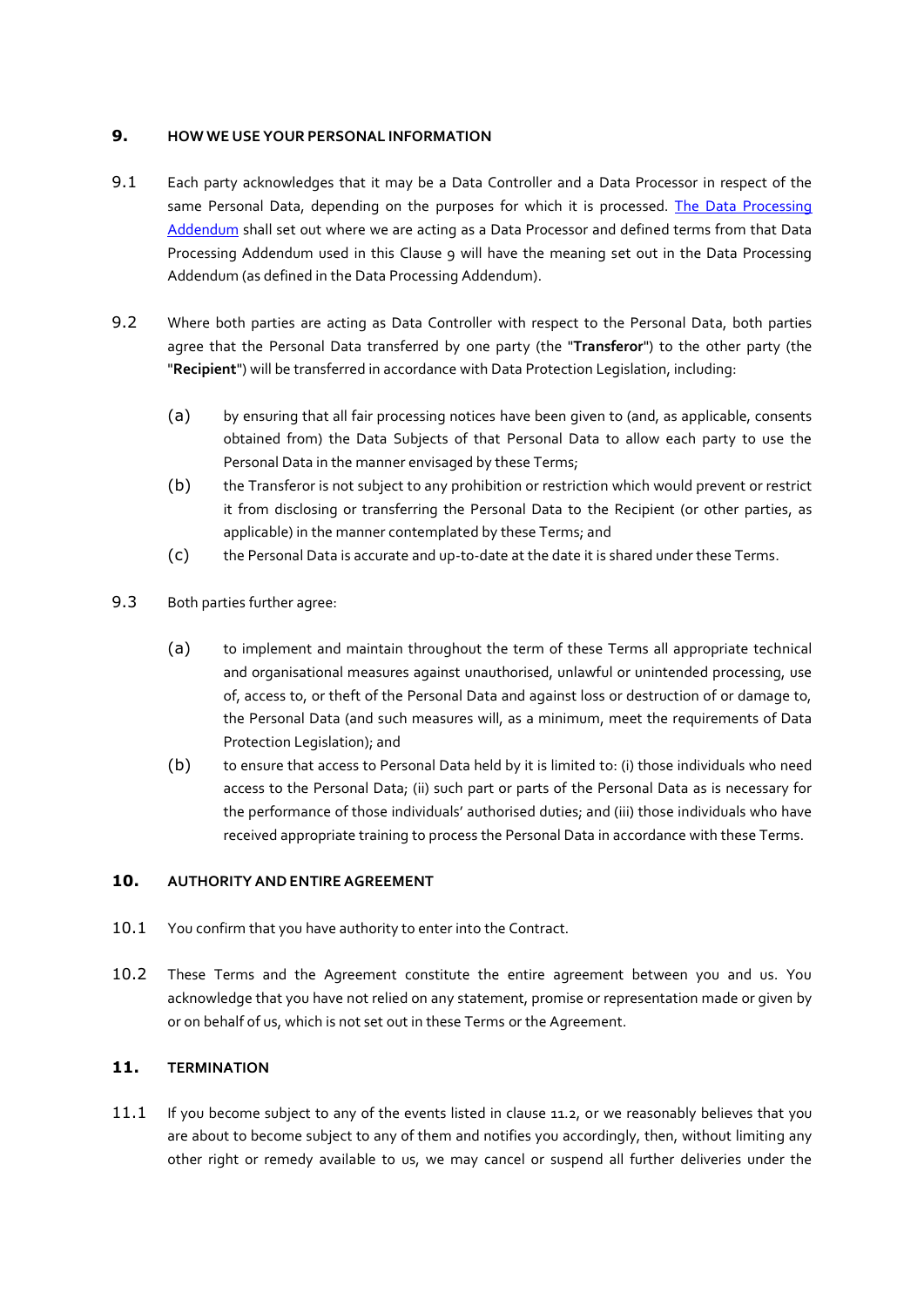Contract or under any other contract between you and us without incurring any liability to you, and all outstanding sums in respect of Products delivered to you shall become immediately due.

- 11.2 For the purposes of clause 11.1, the relevant events are:
	- (a) you have materially or persistently breached your obligations under this Contract which are either (i) incapable of remedy, or, (ii) capable of remedy, but you have failed to remedy the breach within 28 days after having received notice thereof;
	- (b) you suspend, or threaten to suspend, payment of debts, or is unable to pay your debts as they fall due or admit inability to pay your debts, or (being a company or limited liability partnership) is deemed unable to pay your debts within the meaning of section 123 of the Insolvency Act 1986;
	- (c) you start negotiations with all or any class of your creditors with a view to rescheduling any of your debts, or makes a proposal for or enters into any compromise or arrangement with your creditors;
	- (d) a petition is filed, a notice is given, a resolution is passed, or an order is made, for or in connection with your winding up;
	- (e) a creditor or encumbrancer attaches or takes possession of, or a distress, execution, sequestration or other such process is levied or enforced on or sued against, the whole or any part of your assets and such attachment or process is not discharged within 14 days;
	- (f) an application is made to court, or an order is made, for the appointment of an administrator or if a notice of intention to appoint an administrator is given or if an administrator is appointed;
	- (g) a person becomes entitled to appoint a receiver or a receiver is appointed over your assets;
	- (h) you suspend, threaten to suspend, cease or threatens to cease to carry on all or a substantial part of your business.
- 11.3 Termination of the Contract, however arising, shall not affect any of the parties' rights and remedies that have accrued as at termination. Clauses which expressly or by implication survive termination of the Contract shall continue in full force and effect.

# **12. LIMITATION OF LIABILITY**

- 12.1 We only supply the Products for internal use by your business, and you agree not to use the Product for any re-sale purposes.
- 12.2 Our Products are not intended to be used as the sole basis for any decision-making and is based upon data which is provided by third parties, the accuracy of which it is not possible for us to guarantee. Whilst we always aim to maintain a quality, fully-operative service, the Products and third party products and services are provided on an "as is", as available basis without warranties of any kind, whether express or implied.
- 12.3 Whilst we endeavour to maintain the accuracy and quality of our Products, information contained therein may be incorrect or out of date. Therefore any use of the Products is at your own risk.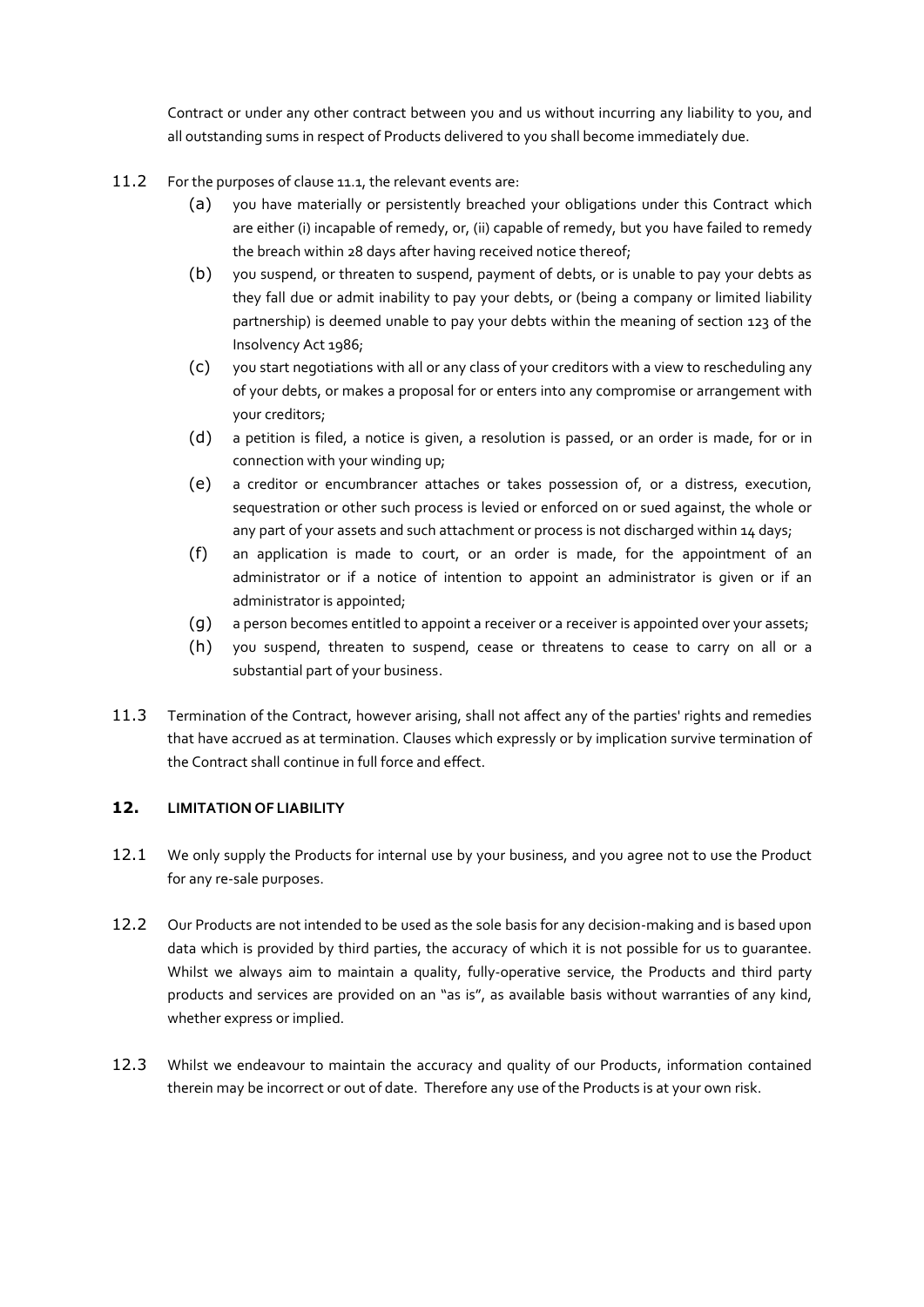- 12.4 We accept no responsibility for the accuracy of any part of any search or other reports where it is apparent that it is not derived from information in a public register, or for any inaccuracy, omission or other error in any public record upon which our search or report is based.
- 12.5 Nothing in these Terms limit or exclude our liability for:
	- (a) death or personal injury caused by our negligence;
	- (b) fraud or fraudulent misrepresentation; or
	- (c) breach of the terms implied by section 12 of the Sale of Goods Act 1979 (title and quiet possession).
- 12.6 Subject to clause 12.5, we will under no circumstances whatsoever be liable to you, whether in contract, tort (including negligence), breach of statutory duty, or otherwise, arising under or in connection with the Contract for:
	- (a) any loss of profits, sales, business, or revenue;
	- (b) loss or corruption of data, information or software;
	- (c) loss of business opportunity;
	- (d) loss of anticipated savings;
	- (e) loss of goodwill; or
	- (f) any indirect or consequential loss.
- 12.7 Subject to clause 12.4 and clause 12.5, our total liability to you in respect of all other losses arising under or in connection with the Contract, whether in contract, tort (including negligence), breach of statutory duty, or otherwise, shall in no circumstances exceed the price of the subscription per annum.
- 12.8 Except as expressly stated in these Terms, we do not give any representation, warranties or undertakings in relation to the Products. Any representation, condition or warranty which might be implied or incorporated into these Terms by statute, common law or otherwise is excluded to the fullest extent permitted by law. In particular, we will not be responsible for ensuring that the Products are suitable for your purposes.

## **13. EVENTS OUTSIDE OUR CONTROL**

- 13.1 We will not be liable or responsible for any failure to perform, or delay in performance of, any of our obligations under a Contract that is caused by an Event Outside Our Control. An Event Outside Our Control is defined below in claus[e 13.2.](#page-5-0)
- <span id="page-5-0"></span>13.2 An **Event Outside Our Control** means any act or event beyond our reasonable control, including without limitation strikes, lock-outs or other industrial action by third parties, civil commotion, riot, invasion, terrorist attack or threat of terrorist attack, war (whether declared or not) or threat or preparation for war, fire, explosion, storm, flood, earthquake, subsidence, pandemic, epidemic or other natural disaster, or failure of public or private telecommunications networks.
- 13.3 If an Event Outside Our Control takes place that affects the performance of our obligations under a Contract:
	- (a) we will contact you as soon as reasonably possible to notify you; and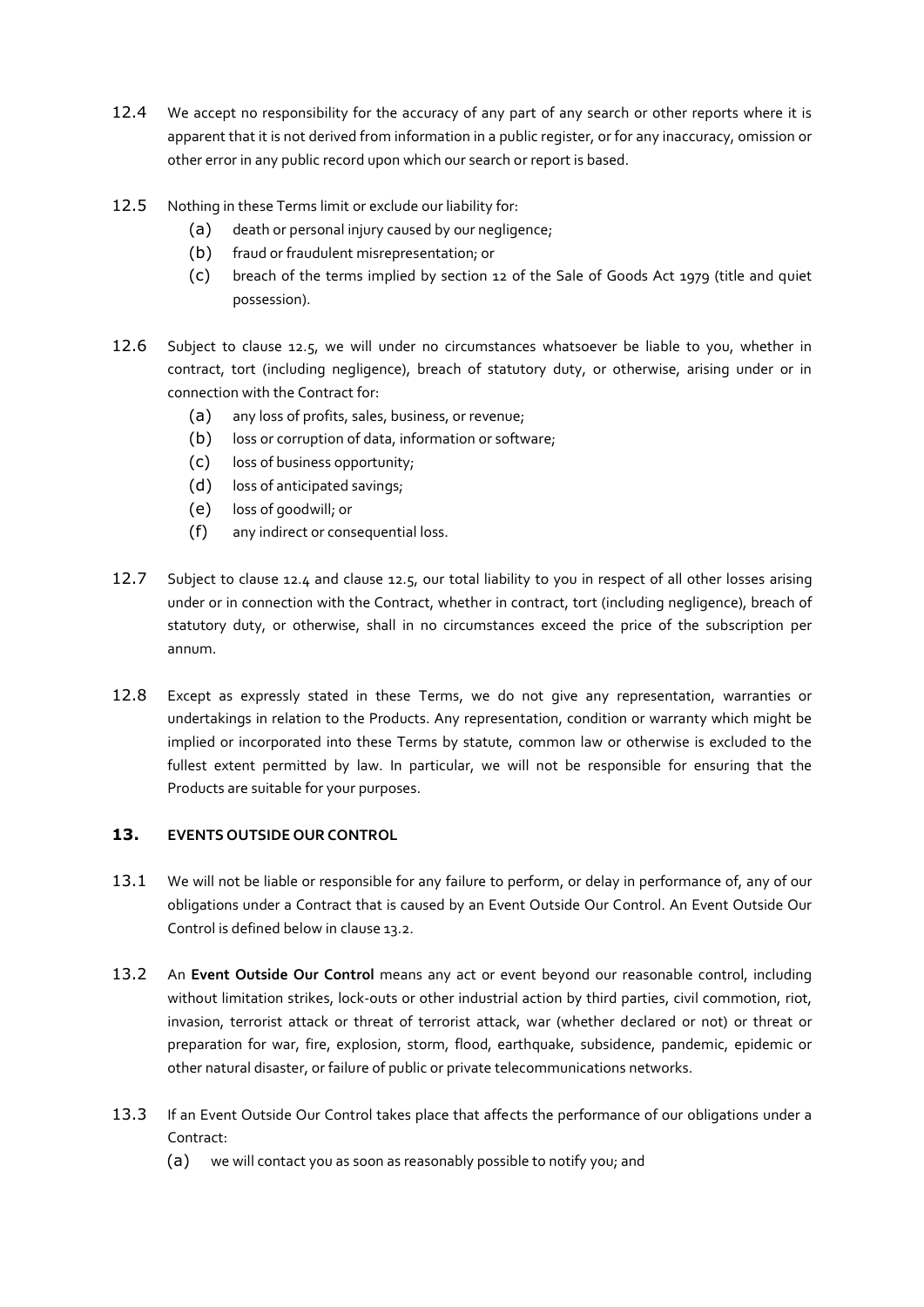(b) our obligations under a Contract will be suspended and the time for performance of our obligations will be extended for the duration of the Event Outside Our Control. Where the Event Outside Our Control affects our delivery of Products to you, we will arrange a new delivery date with you after the Event Outside Our Control is over.

### **14. COMMUNICATIONS BETWEEN US**

- 14.1 When we refer, in these Terms, to "in writing", this will include e-mail.
- 14.2 If we have to contact you or give you notice in writing, we will do so by e-mail or by pre-paid post to the address you have provided to us in the Agreement or otherwise in writing.
- 14.3 Please note that any notice given by you to us, or by us to you, will be deemed received and properly served immediately when posted on our website, 24 hours after an e-mail is sent, or three days after the date of posting of any letter. In proving the service of any notice, it will be sufficient to prove, in the case of a letter, that such letter was properly addressed, stamped and placed in the post and, in the case of an e-mail, that such e-mail was sent to the specified e-mail address of the addressee. The provisions of this clause shall not apply to the service of any proceedings or other documents in any legal action.

### **15. USE OF THIRDPARTIES**

- 15.1 We may, as your agent, directly or through an intermediary ask another contractor ("**Third Party Contractor**") to carry out some or all of any work which you instruct us to carry out for you. We shall pay the charges of Third Party Contractors on your behalf and recharge them to you with our own fees. We will take all reasonable care in selecting and instructing a Third Party Contractor. However, we have no control over the activities of a Third Party Contractor and therefore accept no responsibility for the services provided to you by that Third Party Contractor or for any errors or omissions in it work or products.
- 15.2 Where any such sub-contracting involves sub-processing of Personal Data (as defined in the Data Processing Addendum), the terms of the Data Processing Addendum shall apply.
- 15.3 You acknowledge and accept that, in addition to the material and elements of a Third Party Contractor that are protected by copyright law, the database and the data provided by a Third Party Contractor embodies or contains confidential and commercially valuable information and trade secrets that may be proprietary to the Third Party Contractor and its licensors and protected by law, which may include (without limitation) computer code, program architecture, program flow information, design definitions, design, specifications, data structures, data compilations, techniques, interfaces, calculations, symbologies, formulas, algorithms, and you shall have no right (and shall not permit any third party) to adapt, reverse engineer, decompile, disassemble, modify or make error corrections to the database and the data of the Third Party Contractor.
- 15.4 You acknowledge and accept that no Third Party Contractor shall have any liability to you whatsoever.